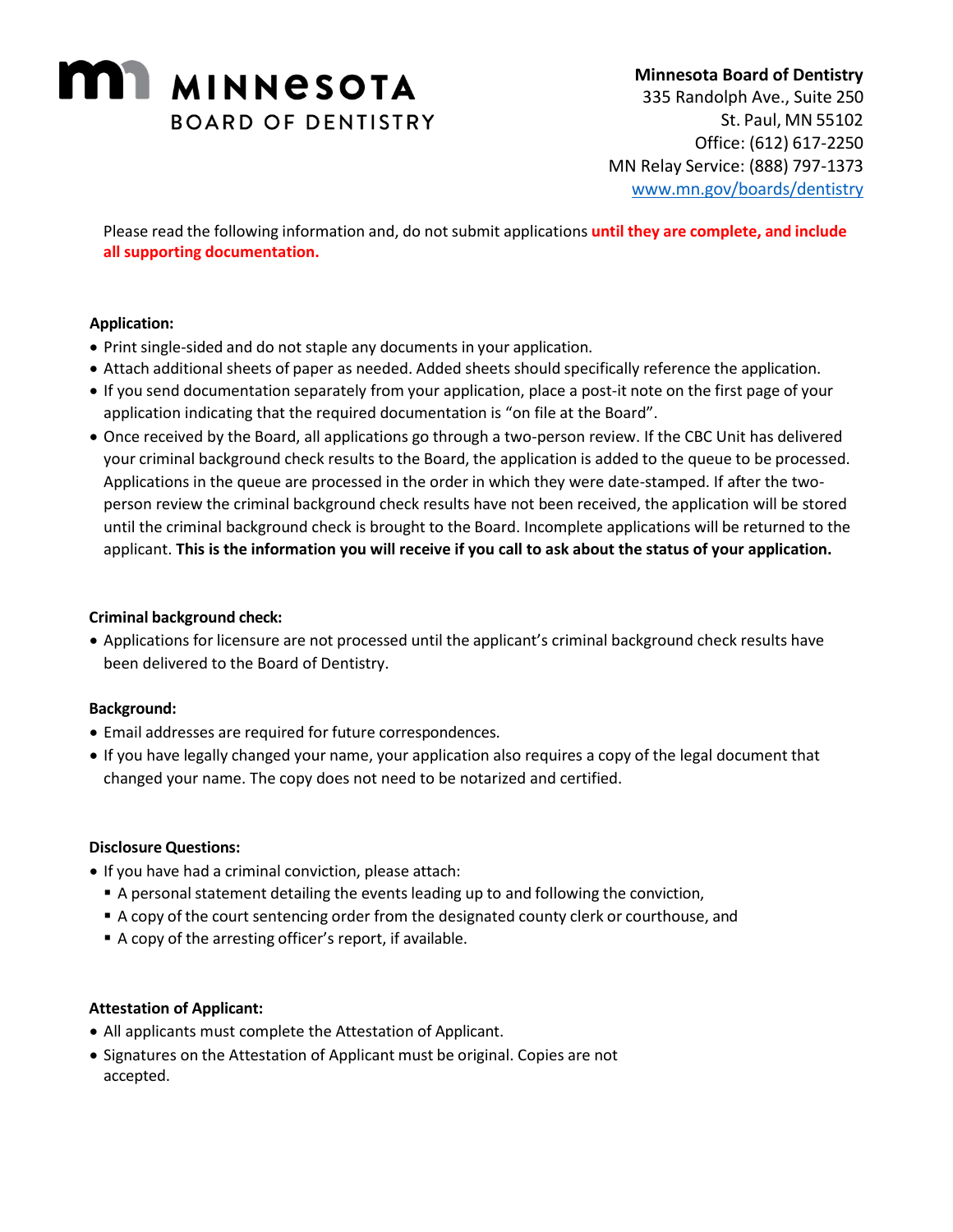#### **Minnesota Government Data Practice Act Notice:**

This notice is given pursuant to Minnesota Statutes §13.04, subdivision 2, and §13.41, subdivision 2. Licensure in Minnesota requires all information requested in this application. The required documentation will determine if you meet statutory and rule prerequisites for licensure in Minnesota. Omissions or inaccuracies may lead to the rejection of your application. Except for your name and address, the contents of your application are private. Once you are licensed, that information becomes public. "Private" is defined by law as information accessible only to 1) you, 2) Board of Dentistry staff, 3) individuals designated by you, 4) individuals required to verify the application contents, and 5) the Board's legal staff. If your application becomes contested and results in litigation or a case hearing, the application materials may become available to the Minnesota Office of Administrative Hearings, designated courts, and individuals associated with any proceedings. The information will then become public.

#### **Americans with Disabilities Act:**

The Minnesota Board of Dentistry complies with the Americans with Disabilities Act (ADA). The ADA asserts that qualified individuals with disabilities cannot be excluded from participating in programs, services, or activities offered by the Board of Dentistry. For more information, contact the Board of Dentistry.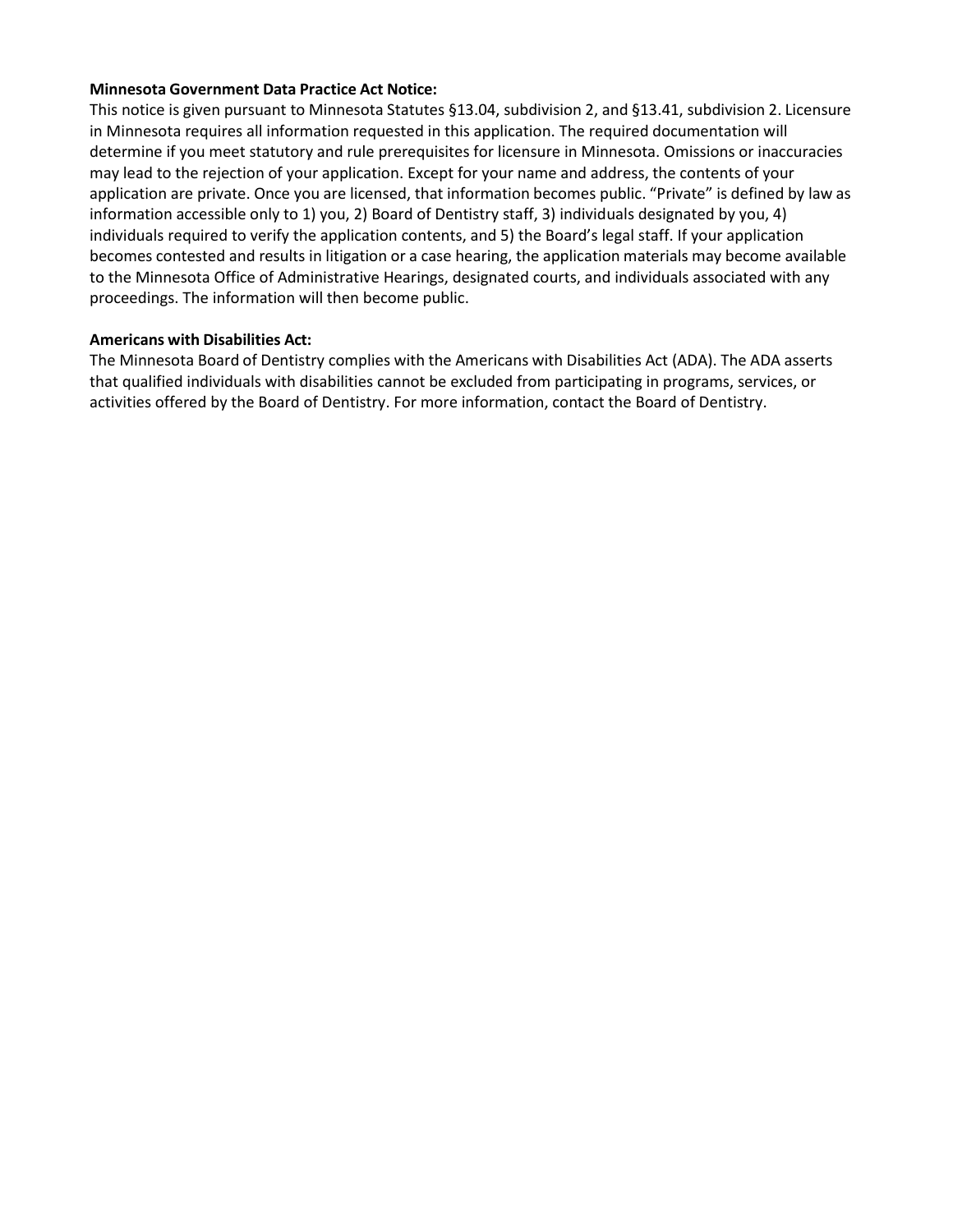# **IMINNESOTA BOARD OF DENTISTRY**

**\_\_\_\_\_\_\_\_\_\_\_\_\_\_\_\_ Appl. #** 

**\_\_\_\_\_\_\_\_\_\_\_\_\_\_\_\_ License #** 

**\_\_\_\_\_\_\_\_\_\_\_\_\_\_\_\_ Issue Date**

# **Licensure to Practice as a Volunteer \*\*\*PLEASE TYPE OR PRINT IN INK\*\*\***

 $\Box$  Check this box if you have ever held a volunteer license Please select your license type:

**Assistant □ Dentist □ Hygienist □ Dental Therapy □** 

# **1. BACKGROUND**

| А. |                                                 |                        |                                           |              |
|----|-------------------------------------------------|------------------------|-------------------------------------------|--------------|
|    | First name                                      | Middle name            | Last name                                 | Today's date |
| В. |                                                 |                        |                                           |              |
|    | Mailing address                                 |                        | City, state, zip code                     |              |
| C. |                                                 |                        |                                           |              |
|    | Telephone (including area code)                 |                        | Email address (required)                  |              |
| D. |                                                 |                        |                                           |              |
|    | Primary practice address (required if employed) |                        | City, state, zip code                     |              |
| Ε. |                                                 |                        |                                           |              |
|    | Practice telephone (including area code)        |                        | Practice email address                    |              |
| F. | $\Box$ M $\Box$ F $\Box$ X                      |                        |                                           |              |
|    | Gender                                          | Birthdate (XX/XX/XXXX) | U.S. Social Security Number (XXX-XX-XXXX) |              |
|    |                                                 |                        |                                           |              |

**G.** \_\_\_\_\_\_\_\_\_\_\_\_\_\_\_\_\_\_\_\_\_\_\_\_\_\_\_\_\_\_\_\_\_\_\_\_\_\_\_\_\_\_\_\_\_\_\_\_\_\_\_\_\_\_\_\_\_\_\_\_\_\_\_\_\_\_\_\_\_\_\_\_\_\_\_\_\_\_\_\_\_\_\_\_\_\_\_

Other names previously used and reason for name change (if any submitted documents reflect former name, include legal proof of name change)

#### **2. DENTAL EDUCATION**

**Have your school send proof directly to Board; email e-transcript to [dental.board@state.mn.us](mailto:dental.board@state.mn.us)** (or) have yourschool mail original/official transcripts to the Board

**A.** \_\_\_\_\_\_\_\_\_\_\_\_\_\_\_\_\_\_\_\_\_\_\_\_\_\_\_\_\_\_\_\_\_\_\_\_\_\_\_\_\_\_\_\_\_\_\_\_\_\_\_\_\_\_\_\_\_\_\_\_\_\_\_\_\_\_\_\_\_\_\_\_\_\_\_\_\_\_\_\_\_\_\_\_\_\_ Dental school or program City, state **B.**  $\Box$  AS  $\Box$  AAS  $\Box$  BS  $\Box$  DDS  $\Box$  DMD  $\Box$  Other <u>Degree</u> Degree Date of graduation and the contract of graduation begins the contract of graduation and  $\overline{D}$ 

# **3. VOLUNTEER PRACTICE**

**A.** \_\_\_\_\_\_\_\_\_\_\_\_\_\_\_\_\_\_\_\_\_\_\_\_\_\_\_\_\_\_\_\_\_\_\_\_\_\_\_\_\_\_\_\_\_\_\_\_\_\_\_\_\_\_\_\_\_\_\_\_\_\_\_\_\_\_\_\_\_\_\_\_\_\_\_\_\_\_\_\_\_\_\_\_\_\_

Name of public health clinic or sponsoring organization

**B.** \_\_\_\_\_\_\_\_\_\_\_\_\_\_\_\_\_\_\_\_\_\_\_\_\_\_\_\_\_\_\_\_\_\_\_\_\_\_\_\_\_\_\_\_\_\_\_\_\_\_\_\_\_\_\_\_\_\_\_\_\_\_\_\_\_\_\_\_\_\_\_\_\_\_\_\_\_\_\_\_\_\_\_\_\_\_

Clinic or event address City, state, zip

**Minnesota Board of Dentistry**

335 Randolph Ave., Suite 250 St. Paul, MN 55102 Office: (612) 617-2250 MN Relay Service: (888) 797-1373 [www.mn.gov/boards/dentistry](http://www.mn.gov/boards/dentistry)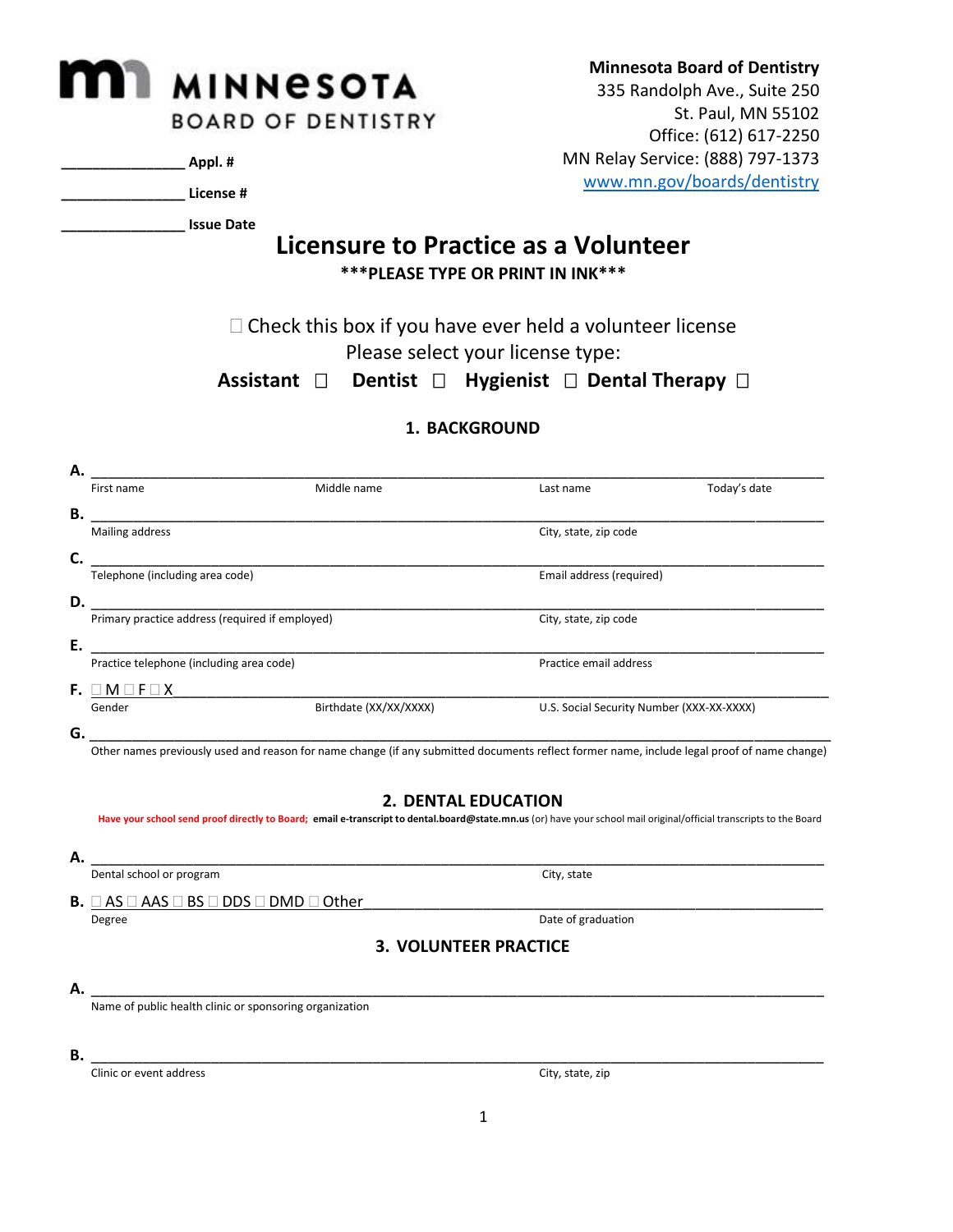**C.** \_\_\_\_\_\_\_\_\_\_\_\_\_\_\_\_\_\_\_\_\_\_\_\_\_\_\_\_\_\_\_\_\_\_\_\_\_\_\_\_\_\_\_\_\_\_\_\_\_\_\_\_\_\_\_\_\_\_\_\_\_\_\_\_\_\_\_\_\_\_\_\_\_\_\_\_\_\_\_\_\_\_\_\_\_\_

Telephone (include area code) Name of clinic or event coordinator/director

#### **4. PROFESSIONAL BACKGROUND**

\_\_\_\_\_\_\_\_\_\_\_\_\_\_\_\_\_\_\_\_\_\_\_\_\_\_\_\_\_\_\_\_\_\_\_\_\_\_\_\_\_\_\_\_\_\_\_\_\_\_\_\_\_\_\_\_\_\_\_\_\_\_\_\_\_\_\_\_\_\_\_\_\_\_\_\_\_\_\_\_\_\_\_\_\_\_\_\_\_ \_\_\_\_\_\_\_\_\_\_\_\_\_\_\_\_\_\_\_\_\_\_\_\_\_\_\_\_\_\_\_\_\_\_\_\_\_\_\_\_\_\_\_\_\_\_\_\_\_\_\_\_\_\_\_\_\_\_\_\_\_\_\_\_\_\_\_\_\_\_\_\_\_\_\_\_\_\_\_\_\_\_\_\_\_\_\_\_\_

**A.** List each state and or country in which you are or have been license as a dental professional.

#### **B. License Verification**

You must include a license verification from each jurisdiction listed in 4A. If the licensing authority has an online portal, you may print your license verification and include it in your application. Licensing authorities may also send original license verifications directly to the Board of Dentistry.

#### **C. Employment History**

List each dental practice where you currently practice out of state. Use a separate sheet if necessary.

| Primary:          |                                      |  |  |  |
|-------------------|--------------------------------------|--|--|--|
| Name of practice  | Dates of employment and hours worked |  |  |  |
| Practice address  | Phone number                         |  |  |  |
| Supervisor's name | Your duties                          |  |  |  |
| Secondary:        |                                      |  |  |  |
| Name of practice  | Dates of employment and hours worked |  |  |  |
| Practice address  | Phone number                         |  |  |  |
| Supervisor's name | Your duties                          |  |  |  |

#### **5. QUESTIONNAIRE**

**A.** I understand that I will receive no compensation as a volunteer. <u></u>No ⊻es

- **B.** I understand that I may not practice until my volunteer license has been granted by the Board of Dentistry. No Yes
- **C.** I understand that the volunteer license only allows me to practice at the location listed in #3 of this application for 10 days out of this current calendar year. No Yes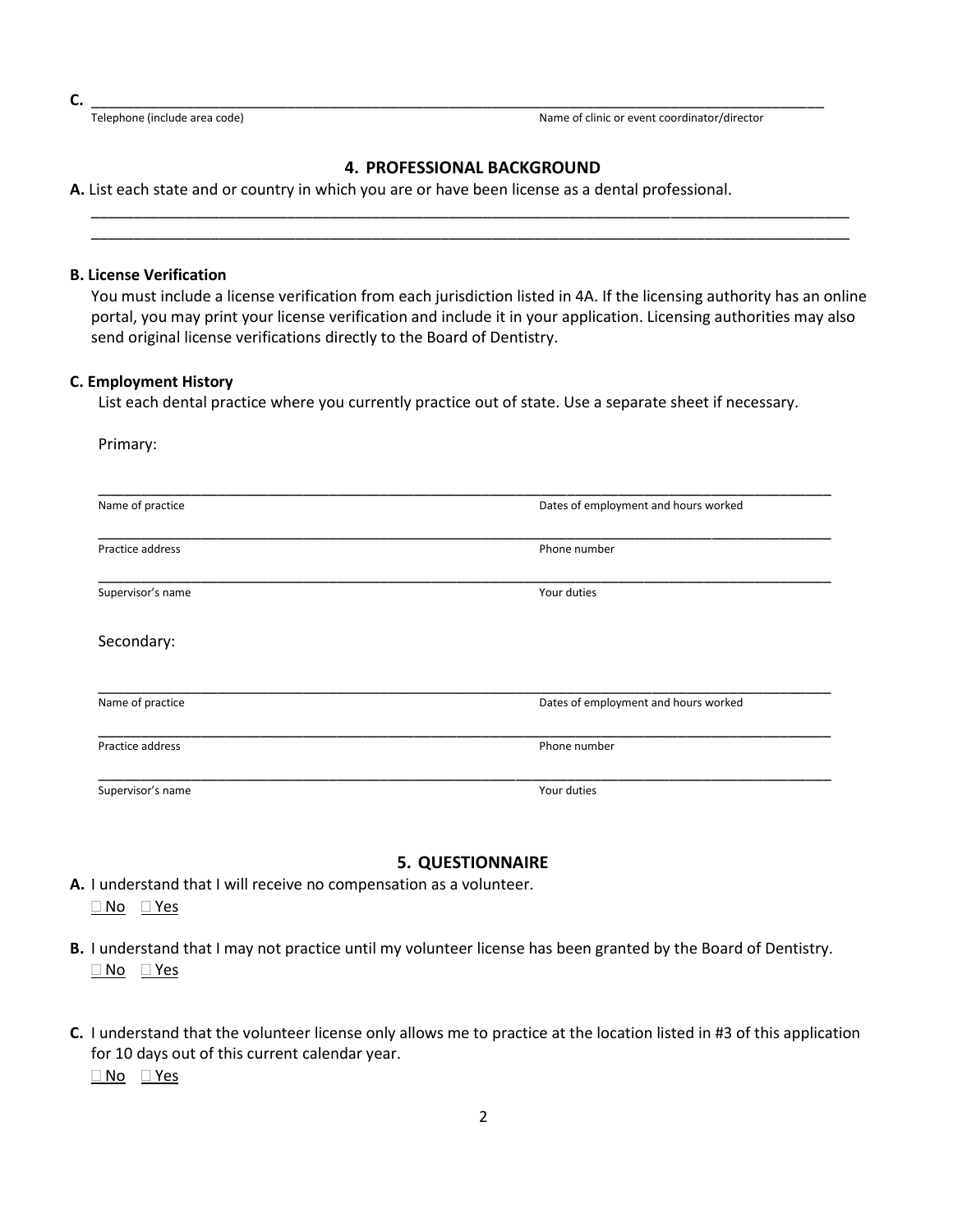**D.** I understand that, once licensed, I am subject to Minnesota laws and rules as well as the regulatory authority of the Minnesota Board of Dentistry.

No Yes

- **E.** I understand that it is my responsibility to notify the Board of any changes in the status of my sponsoring clinic or organization. <u></u>No ⊻es
- **F.** I understand that I must immediately notify the Board if my out-of-state license is terminated or disciplined or if I no longer actively practice out-of-state for any reason. □ No □Yes
- **G.** I have included a letter from the clinic listed in #3. The letter includes 1) a statement, program description, or other indication that the clinic provides dental care to patients who have trouble accessing dental care and 2) that the clinic is a tax-exempt, non-profit organization under chapter  $501(c)(3)$  of the IRS code of 1986. No Yes

# **6. ATTESATION OF APPLICANT**

I certify that I am the person referred to in this application for licensure. I understand that including false information or false documentation in this application may result in the penalty of perjury. I understand that falsifying information to attain licensure is a gross misdemeanor and violates the Dental Practice Act. I certify that the entirety of this application and the attached materials are true and correct. I authorize all persons and organizations to release any requested information, files, or records in connection with this application to the Minnesota Board of Dentistry.

**A.** \_\_\_\_\_\_\_\_\_\_\_\_\_\_\_\_\_\_\_\_\_\_\_\_\_\_\_\_\_\_\_\_\_\_\_\_\_\_\_\_\_\_\_\_\_\_\_\_\_\_\_\_\_\_\_\_\_\_\_\_\_\_\_\_\_\_\_\_\_\_\_\_\_\_\_\_\_\_\_\_\_\_\_\_\_\_\_\_\_\_

Applicant name (print) and the Community Community Applicant signature Applicant signature Applicant signature

#### **7. DISCLOSURE QUESTIONS**

- **A.** Have you ever been disciplined or disqualified as a dental professional? If so, attach a statement describing the reason for disciplinary action, the dates, the disposition, and the address of the licensing authority. <u></u>No ⊻es
- **B.** Are there any criminal charges pending against you? If so, attach a statement detailing the reasons for the charges, the dates, the name and location of the court, and the case number.  $\Box$  No  $\Box$  Yes
- **C.** Have you ever been convicted of a felony, gross misdemeanor, or a misdemeanor? If so, attach a statement detailing the reasons for the charges, the dates, the name of the court, and the case number. No Yes